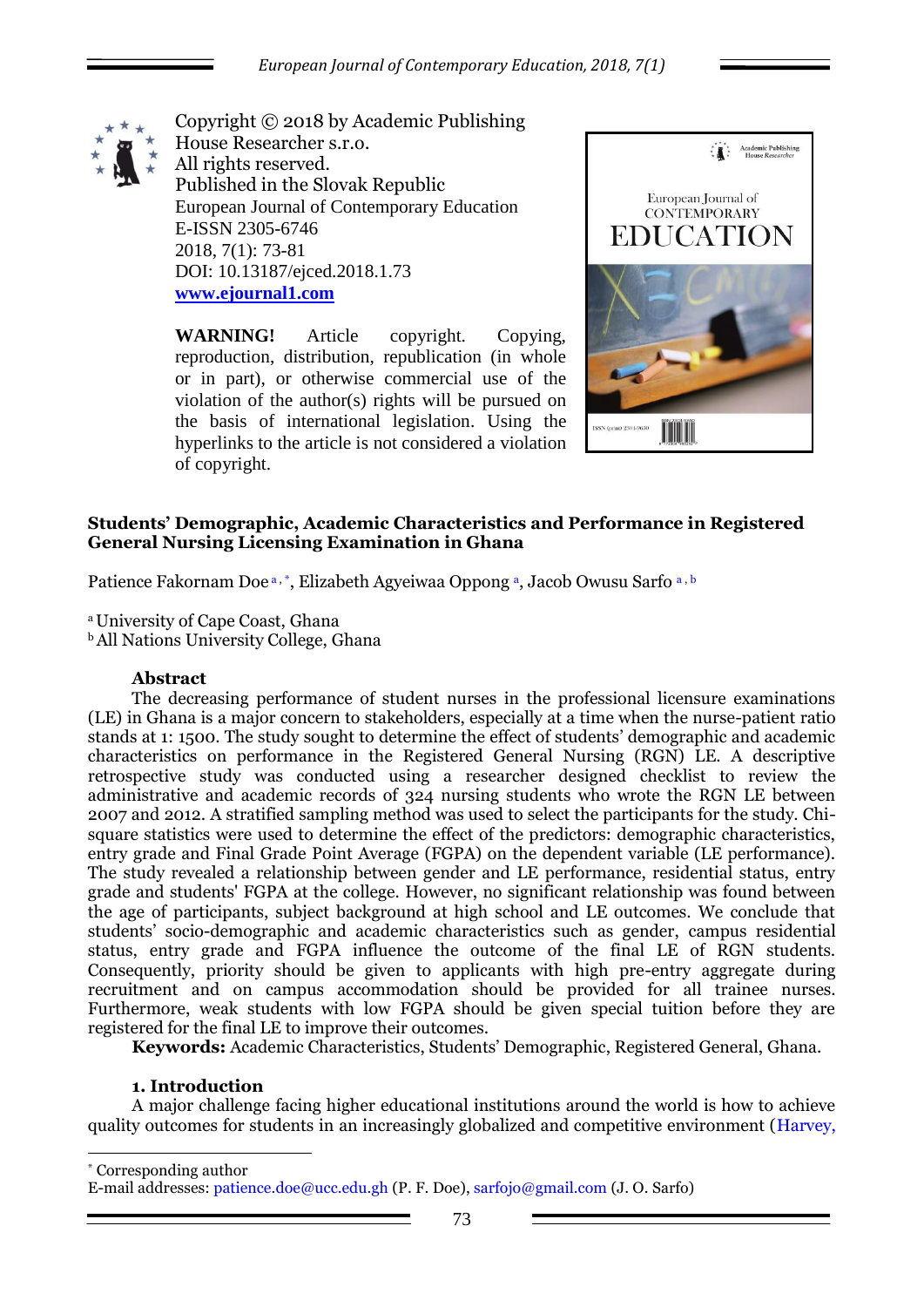Kamvounias, 2008). Nursing education has evolved over the years with the prime objective of providing high quality nursing education that produces well-educated and skilled nurses according to the needs and requirements of the dynamic growing Ghanaian society, as well as, meeting the demands of managing emerging diseases (Nurses and Midwives Council of Ghana, 2003). Mellish and colleagues indicate that nursing education is designed to educate and train nursing students to become competent and qualified professional nurses who have mastered certain skills and are knowledgeable about the science of nursing in order to provide skilled nursing care (Mellish, Brink, Paton, 2009). However, efforts at ensuring quality training of health personnel appears to be threatened by significant failure rates in Ghanaian nursing training institutions (Wilmot, Kumfo, Danso-Mensah, Antwi-Danso, 2013).

The RGN diploma programme is based on the semester and course unit system, and recruits graduates from the Senior High Schools. Applicants should obtain an aggregate of 30 or better in the West African Senior Secondary School Examination (WASSSE) or the Senior Secondary School Certificate Examination (SSSCE). Applicants could be either male or female between the ages of 18 and 35. The grades obtained by students in each semester during the period of training are converted into Grade Point Average (GPA) after which a Cumulative Grade Point Average (CGPA) is computed for each student at the end of the academic year. Upon completion of the six semester course, the students are registered to write the professional LE. A student should maintain a FGPA of 1.5 to qualify for registration to write the professional LE (Academic Unit, 2013).

A report by the Nursing and Midwifery Council of Ghana showed that out of the 2,178 candidates presented for the RGN LE in 2011, only 823 representing 37.7 % passed, whilst the bulk of the candidates (1,355) representing 62.2 % were referred (Bonney, 2011). Beaumont-Walters and Soyibo (1998) argued that many factors influence student performance, either directly or indirectly. Ali, Zubair, Munir, Khan and Ahmed (2013) reported that gender, age, teaching faculty, students schooling, guardians' social economic status, residential area of students, medium of instructions in schools, tuition trend, daily study hour and campus residency influenced students' academic performance.

Even though, a number of studies have reported age as the strongest demographic predictor of academic success in nursing courses (Kostecki, Bers, 2008; Timer, Clauson, 2010), Ali (2008) found that there was no association between age and academic performance among nursing diploma students. He indicated that candidates, regardless of their ages, may apply for admission and perform well in the general nursing diploma programme. Mulholland, Anionwu, Atkins, Tappern and Franks (2008) also reported that academic performance is mostly determined by the gender differences among students, with males being predominantly superior to females. However, a related study showed that female nursing students performed better academically than their male colleagues (Ali, 2008). Haas, Nugent and Rule (2004) explained that student factors like pre-entry qualifications is vital to academic performance. They emphasized that identifying and recruiting students who are most likely to succeed in the nursing programmes should be an important admission criterion for entering into the nursing profession.

Furthermore, academic performance is likely to be high if admission points are high and vice versa (Giddens, Gloeckner, 2005). Studies supporting this argument reported that the previous academic performance of students affect future academic performance (Bratti, Staffolani, 2002; Geiser, Santelices, 2007; McManus, Smithers, Partridge, Keeling, Fleming, 2003). Thus, this is an effective admission criterion which helps in selecting not only the suitable candidates, but also in identifying students who are at a risk of failure (Ali, 2008). Studies reporting on the influence of subject background on academic performance also found that, students with better grades in their pre-university examinations showed better performance in their examinations, regardless of the science subjects they took at the pre-university level (Jeffreys, 2007; Radhakrishnan, Nagarajah, Young, 2012; Newton, Smith, Moore, Magnan, 2007).

The relationship of science courses and successful completion of nursing school has also been cited in multiple literature (Moseley, Mead, 2008; Roncoli, Lisanti, Falcone, 2000; Woodfield, Earl-Novell, 2006). In addition, Students' GPA has been identified as a predictor of NCLEX-RN failure. A study showed that students who did not pass NCLEX-RN on the first attempt exhibited lower GPAs as compared to those who passed the NCLEX-RN (Beeson, Kissling, 2001). Previous studies on predictors of nursing students' success frequently found that higher GPAs are positively correlated with academic success in nursing educational programmes (Jeffreys, 2007; McManus et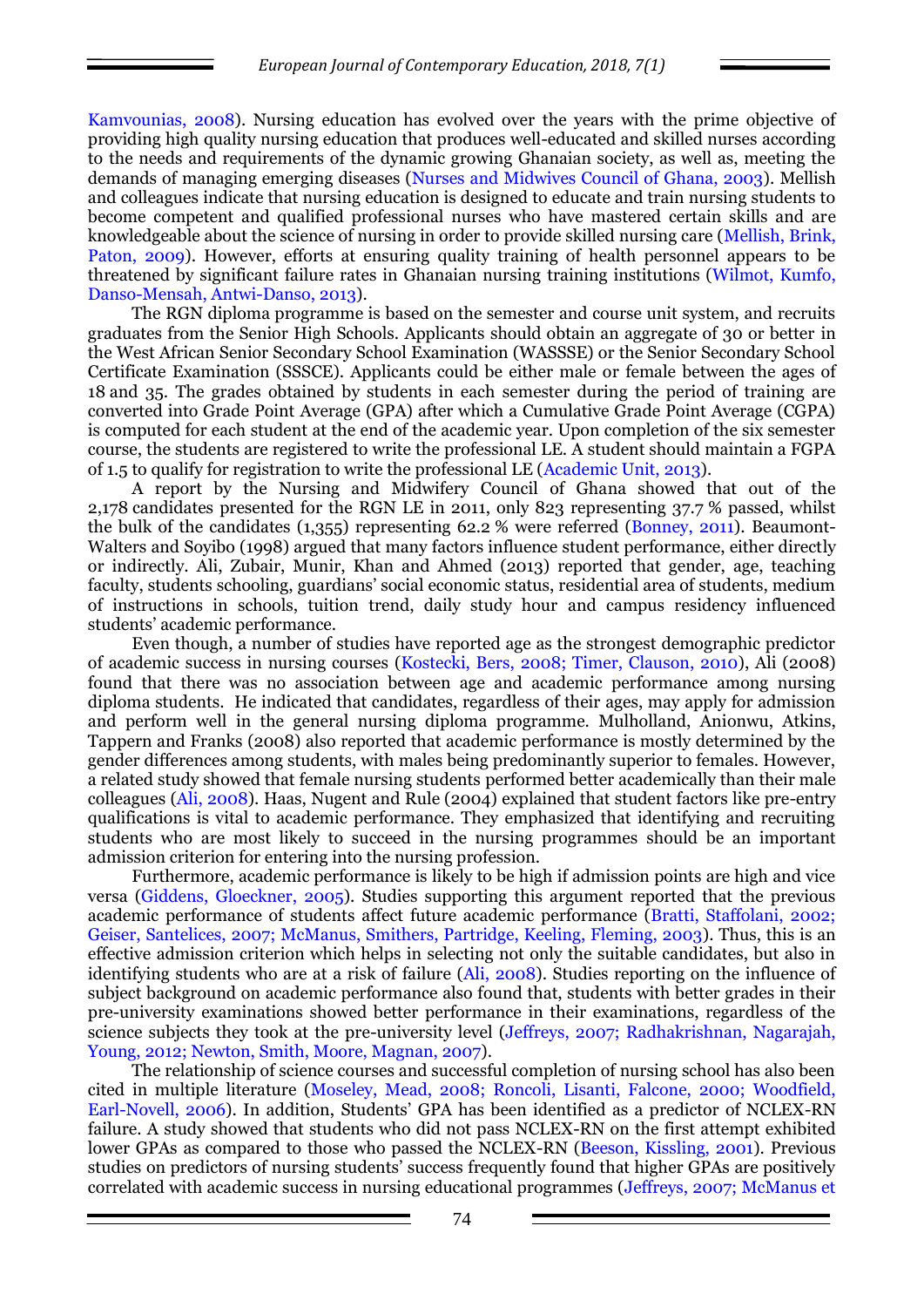al., 2003; Radhakrishnan et al., 2012). Several studies have examined the influence of student socio-demographic characteristics on academic performance. However, these studies frequently ignore the possibility that different groups of students are differently affected by these variables. Besides, significant components of literature focused on mainly inter semester performance of students overlooking the influence of these variables on the final nursing professional LE.

This study is pertinent in identifying specific socio-demographic and academic factors associated with nurse trainee poor performance in the final LE. The RGN LE results of students in Ghana under study have been declining over the past six years. An analysis of the results of the students revealed that, the pass rate of the institution dropped significantly from 82.1 % in 2007 to 28.9 % in 2011. Moreover, majority (71.1 %) of students presented for 2012 professional LE failed (Beaumont-Walters, Soyibo, 1998). Although there have been three major consecutive decline in performances of nursing LE nationwide between 2009 and 2011 in Ghana, few studies have examined the contributing factors of such a high failure rates. Studies conducted did not determine the influence of students' socio-demographic background and academic factors on performance in the LE. Furthermore, no study has been conducted at the institution under study. There is therefore little scientific data that explains why nursing student performs poorly in the LE in Ghana. The main purpose of this study is to statistically validate the influences of specific sociodemographic characteristics of student nurses, as well as the influence of academic factors such as subject background, pre-entry aggregates and FGPA on licensure performance.

## **2. Methods**

## *Design and Sampling*

The retrospective, descriptive study design was used to frame the study. The study collected administrative data to assess the influence of students' socio-demographic characteristics as well as students' GPA/FGPA on LE outcomes. The academic records of 324 students admitted between 2007 and 2012 who wrote the RGN LE conducted between 2007 and 2012 were reviewed using data extraction sheets. A stratified sampling method was used to select 324 student records from the institution's Academic Unit. A proportional allocation was used to select records from each year group. Data on students' GPA, socio-demographic characteristics and students' performance pertinent to this study was also obtained from the Academic Unit. The relationship between students' performance in LE and selected factors were examined using frequencies, correlations, and chi-squares.

#### *Ethical Consideration*

The study complied with all the prescriptions for doing research with human samples and related human data. In addition, institutional permission was obtained while the identity of the students and their records were anonymised, protected and kept confidential.

#### *Data processing and Analysis*

Statistical Package for the Social Sciences and Microsoft Excel tools were used to process and analyse data that were collected from students' files and records. Bivariate descriptive statistics of cross tabulation and chi-square test at  $95\%$  confidence interval,  $p<0.05$  which was considered statistically significant were used to identify the relationship between the dependent variable (academic performance) and the predictor variables (demographic characteristics, student subject background, student WASSCE/SSSCE performance and semester performance). This statistical technique was used because it helped in exploring the linear and multiple relationships between the predictor variables.

## **3. Results**

The result in Table 1 showed that, 3 out of 5 students were aged 20 years or below (62 %). Female subjects represented 65 %. Other socio-demographic characteristics of respondents included 64.8 % residential students compared to 35 % non-residential students.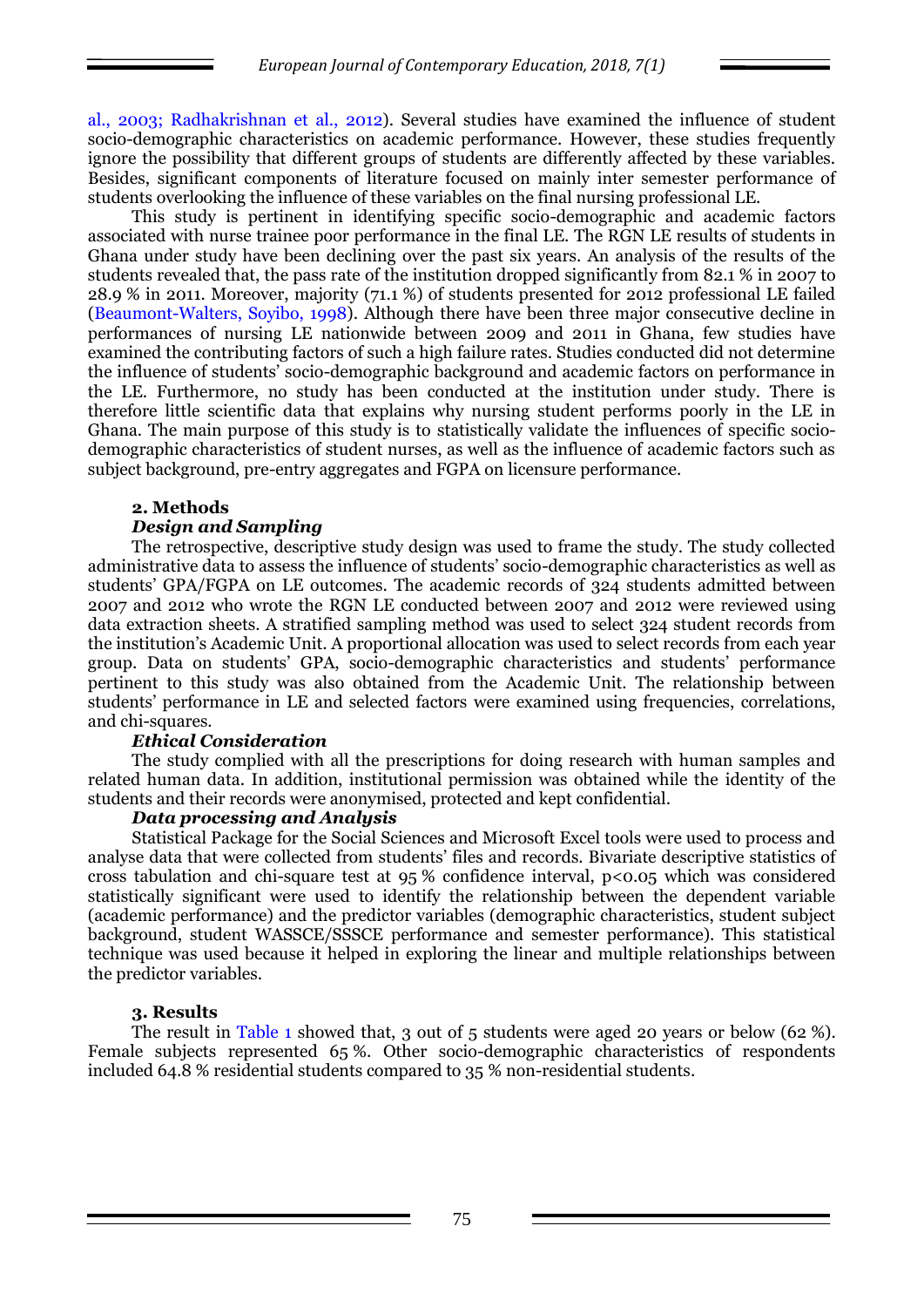| <b>Parameters</b>         | <b>Frequency</b> | Percentage (%) | Mean±S.E           |
|---------------------------|------------------|----------------|--------------------|
|                           |                  |                |                    |
| Age categories            |                  |                | 1.359±0.0308       |
| 20 years & below          | 205              | 63.3           |                    |
| 21-25 years               | 112              | 34.6           |                    |
| 26-30 years               | 5                | 1.5            |                    |
| 31-35 years               | $\overline{2}$   | 0.6            |                    |
| Gender                    |                  |                |                    |
|                           |                  |                | 1.648±0.0266       |
| Male                      | 114              | 35.2           |                    |
| Female                    | 210              | 64.8           |                    |
| Occupation of<br>guardian |                  |                | $1.534 \pm 0.0278$ |
| Government worker         | 151              | 46.6           |                    |
| Self employed             | 173              | 53.4           |                    |
| <b>Residential status</b> |                  |                | 1.352±0.0270       |
| Resident                  | 210              | 64.8           |                    |
| Non-resident              | 114              | 35.2           |                    |
| Total                     | 324              |                |                    |

**Table 1.** Background characteristics of subjects

The study revealed that 3 out of 5 students (63.3 %) aged 20 or below obtained 64.9 % pass rate in the LE, whilst 35.1 % were referred. More than half (58 %) of students aged between 21 and 25 years passed the LE at their first attempt. The results showed that there was no significant association between age categories and performance in the LE at 0.05 confidence level ( $\chi$ 2= 4.744, p= 0.19). The table also showed that female students formed the majority (64.8 %) of nursing students. Among those who failed, almost 5 out of 10 (47.4 %) male students failed the LE at their first attempt, compared to 3 out of 10 (32.9 %) female students. The chi-square statistics showed that more females students passed the licensure exams at the first attempt compared to males (γ2=  $6.601$ ,  $p = 0.010$ ).

In addition, 3 out of 10 (31.9 %) resident students failed the LE at first sitting while almost half (49.1 %) non-resident students failed at first sitting. Chi-square statistics showed that campus residence facilitates good performance in LE. The result was significant at  $5\%$  ( $\chi$ 2= 9.301, p= 0.002).

**Table 2.** Demographic characteristics and LE outcome

| <b>Parameter</b>   | Pass $(\%)$ | Fail $(\%)$ | Total $(\%)$ | $X^2$ | P-value |
|--------------------|-------------|-------------|--------------|-------|---------|
|                    |             |             |              |       |         |
| Age                |             |             |              |       |         |
| 20 years and below | 133(64.9)   | 72(35.1)    | 205(63.3)    |       |         |
| 21-25 years        | 65(58)      | 47(42)      | 112(34.6)    |       |         |
| 26-30 years        | 3(60)       | 2(40)       | 5(1.5)       | 4.744 | 0.19    |
| 31-35 years        | O(O)        | 2(100)      | 2(0.6)       |       |         |
| Total              | 201(62)     | 123(38)     | 324(100)     |       |         |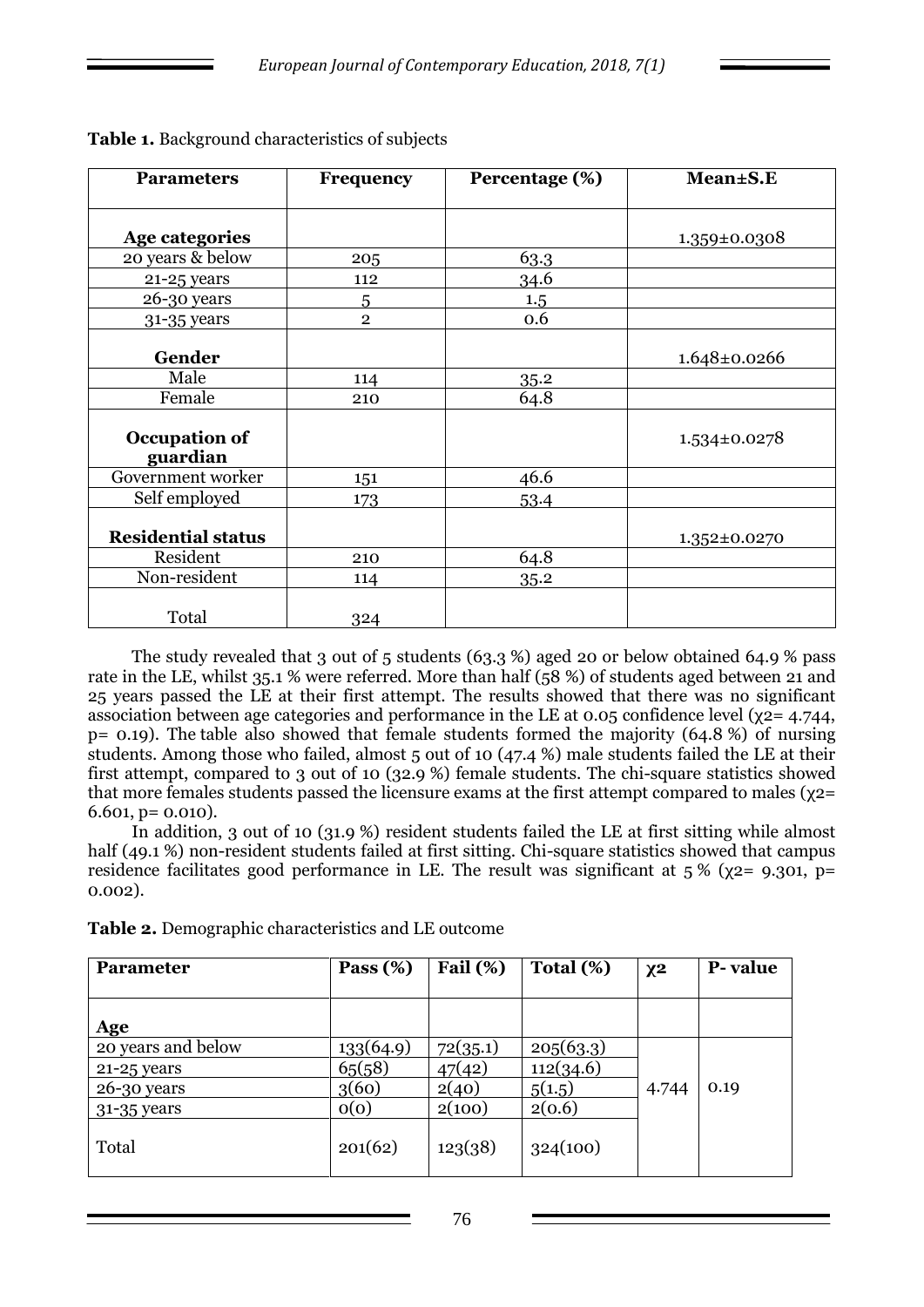| Gender                    |           |          |           |       |       |
|---------------------------|-----------|----------|-----------|-------|-------|
| Male                      | 60(52.6)  | 54(47.4) | 114(35.2) |       |       |
| Female                    | 141(67.1) | 69(32.9) | 210(64.8) | 6.601 | 0.010 |
|                           |           |          |           |       |       |
| Total                     | 201(62)   | 123(38)  | 324(100)  |       |       |
|                           |           |          |           |       |       |
| Occupation of guardian    |           |          |           |       |       |
| Government workers        | 96(63.6)  | 55(36.4) | 151(46.6) |       |       |
| Self employed             | 105(60.7) | 68(39.3) | 173(53.4) | 0.284 | 0.594 |
|                           |           |          |           |       |       |
| Total                     | 201(62)   | 123(38)  | 324(100)  |       |       |
|                           |           |          |           |       |       |
| <b>Residential status</b> |           |          |           |       |       |
| Residence                 | 143(68.1) | 67(31.9) | 210(64.8) |       |       |
| Non residence             | 58(50.9)  | 56(49.1) | 114(35.2) | 9.301 | 0.002 |
|                           |           |          |           |       |       |
| Total                     | 201(62)   | 123(38)  | 324(100)  |       |       |

The study further showed that guardian occupation does not have any influence on LE performance ( $\chi$ 2= 0.284, p= 0.594). Only 36 % of students whose guardians were government workers failed whilst 39 % of students with guardians who were self-employed failed the LE.

| <b>Subject background</b> | Pass $(\%)$ | Fail $(\%)$ | Total $(\%)$ | $X^2$ | <b>P-value</b> |
|---------------------------|-------------|-------------|--------------|-------|----------------|
| General science           | 105(68.2)   | 49(31.8)    | 154(47.5)    |       |                |
| General agriculture       | 5(50)       | 5(50)       | 10(3.1)      |       |                |
| General arts              | 88(56.4)    | 68(43.6)    | 156(48.1)    | 5.467 | 0.141          |
| Home economics            | 3(75)       | 1(25)       | 4(1.2)       |       |                |
|                           |             |             |              |       |                |
| Total                     | 201(62)     | 123(38)     | 324(100)     |       |                |

**Table 3.** Effects of subject background on LE outcome

The research further revealed that 7 in 10 (68 %) of the students who offered General Science at the Senior Secondary School passed the LE whilst 3 in 10 (31.8 %) failed. Less than half (47.5 %) of students with science background passed the examination at first attempt. Less than half (48.1 %) of the students with general arts background also passed. Chi-square statistics indicated that, there was no significant association between subject background and LE outcome (p= 0.141).

|  |  | Table 4. Effects of entry aggregate on LE outcome |  |
|--|--|---------------------------------------------------|--|
|  |  |                                                   |  |

| <b>Entry aggregate</b> | Pass $(\%)$ | Fail $(\%)$ | Total $(\%)$ | $ Y^2 $ | <b>P-value</b> |
|------------------------|-------------|-------------|--------------|---------|----------------|
| $11 - 14$              | 10(76.9)    | 3(23.1)     | 13(4.0)      |         |                |
| $15-19$                | 87(72.5)    | 33(27.5)    | 120(37)      |         |                |
| $20 - 24$              | 104(54.4)   | 87(45.5)    | 191(59)      | 11.469  | 0.003          |
|                        |             |             |              |         |                |
| Total                  | 201(62)     | 123(38)     | 324(100)     |         |                |

The research result in Table 4 also showed that more than 2 out of 10  $(45.5%)$  of students with entry aggregate between 20–24 failed LE at the first sitting. Majority (76.9 %) of students with entry aggregate of 11-14 passed the examination at the first sitting. Chi-square statistics showed that the higher students' grade point, the better their performance in the LE  $(p= 0.010)$ .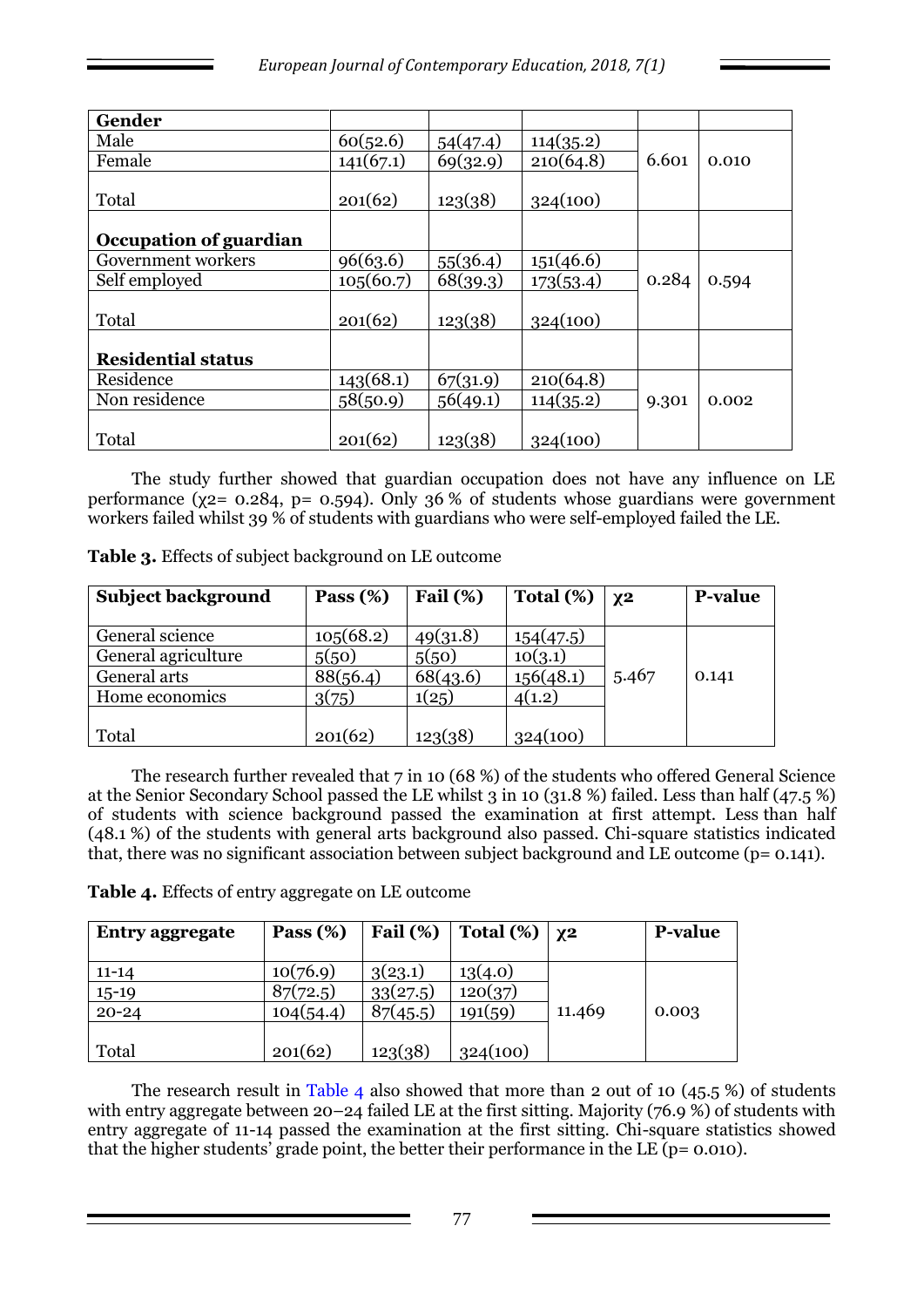| <b>Final grade</b><br>point | Pass $(\%)$ | Fail $(\%)$ | Total $(\%)$ | $X^2$  | <b>P-value</b> |
|-----------------------------|-------------|-------------|--------------|--------|----------------|
| $3.6 - 4.0$                 | 19(95)      | 1(5)        | 20(6.2)      |        |                |
| $3.0 - 3.5$                 | 81(77.1)    | 24(22.9)    | 105(32.4)    |        |                |
| $2.5 - 2.9$                 | 84(58.7)    | 59(41.3)    | 143(44.1)    |        |                |
| $2.0 - 2.4$                 | 16((32)     | 34(68)      | 50(15.4)     | 44.459 | 0.0001         |
| $1.5 - 1.9$                 | 1(16.7)     | 5(83.3)     | 6(1.9)       |        |                |
|                             |             |             |              |        |                |
| Total                       | 201(62)     | 123(38)     | 324(100)     |        |                |

**Table 5.** Effects of final GPA on LE outcome

The result revealed that Licensure performance was significantly associated with FGPA (p= 0.0001). Majority (95 %) of students with FGPA between 3.6–4.0 passed the LE. Licensure failure rates also increased from 5% to 83% for students with FGPA ranging between 1.5– 1.9 respectively as shown in Table 5.

| <b>Year Group</b> | <b>Total no. of candidates</b><br><b>Presented</b> | Pass $(\%)$ | Fail $(\%)$ |
|-------------------|----------------------------------------------------|-------------|-------------|
| 2007              | 39                                                 | 82.1        | 17.9        |
| 2008              | 95                                                 | 56.8        | 43.2        |
| 2009              | 84                                                 | 65.5        | 34.5        |
| 2010              | 54                                                 | 57.4        | 42.6        |
| 2011              | 90                                                 | 28.9        | 71.1        |
| 2012              | 71                                                 | 87          | 13          |
|                   |                                                    |             |             |
| Total             | 433                                                | 60          | 40          |

**Table 6.** Effects of size of class on LE outcome

The research further demonstrated that most of the smaller year groups presented for the LE had better pass rates compared to the larger year groups. For instance, in 2007 where only 39 students were presented for the LE, only 17.9 % failed at first sitting. Meanwhile in 2011, 7 out 10 students (71.1 %) failed the LE when 90 students were presented for the LE.

#### **4. Discussion**

This study revealed that gender, campus residency, pre-nursing school aggregate, GPA and FGPA of student nurses were the major factors associated with performance in the nursing professional LE. The study showed that female nursing students perform better at 67.1 % in LE than their male counterparts at 52.6 %. These results are in agreement with other studies that found that female students had higher rates of course success than male students in nursing schools (Mulholland et al., 2008). Such performance could be attributed to the assiduous nature of female students as well as institutional, governmental and public encouragement on education female educations (Newton et al., 2007). There was significant relationship between sex and licensure performance. Female students passed the licensure exams at the first attempt compared to males.

The result showed a decrease in the LE pass the rate from 64.9 % for students aged 20 or below to 58 % for students aged 21-25. No students aged 31 between 35 passed the LE at first attempt. This finding could be explained by the fact that, younger students may have lesser stressors and free from certain responsibilities and such are able to concentrate on their academic work. However, there was no significant relationship between age and licensure performance. The findings are consistent with the report of Ali (2008) who reported that there was no association between age and academic performance among nursing diploma students and that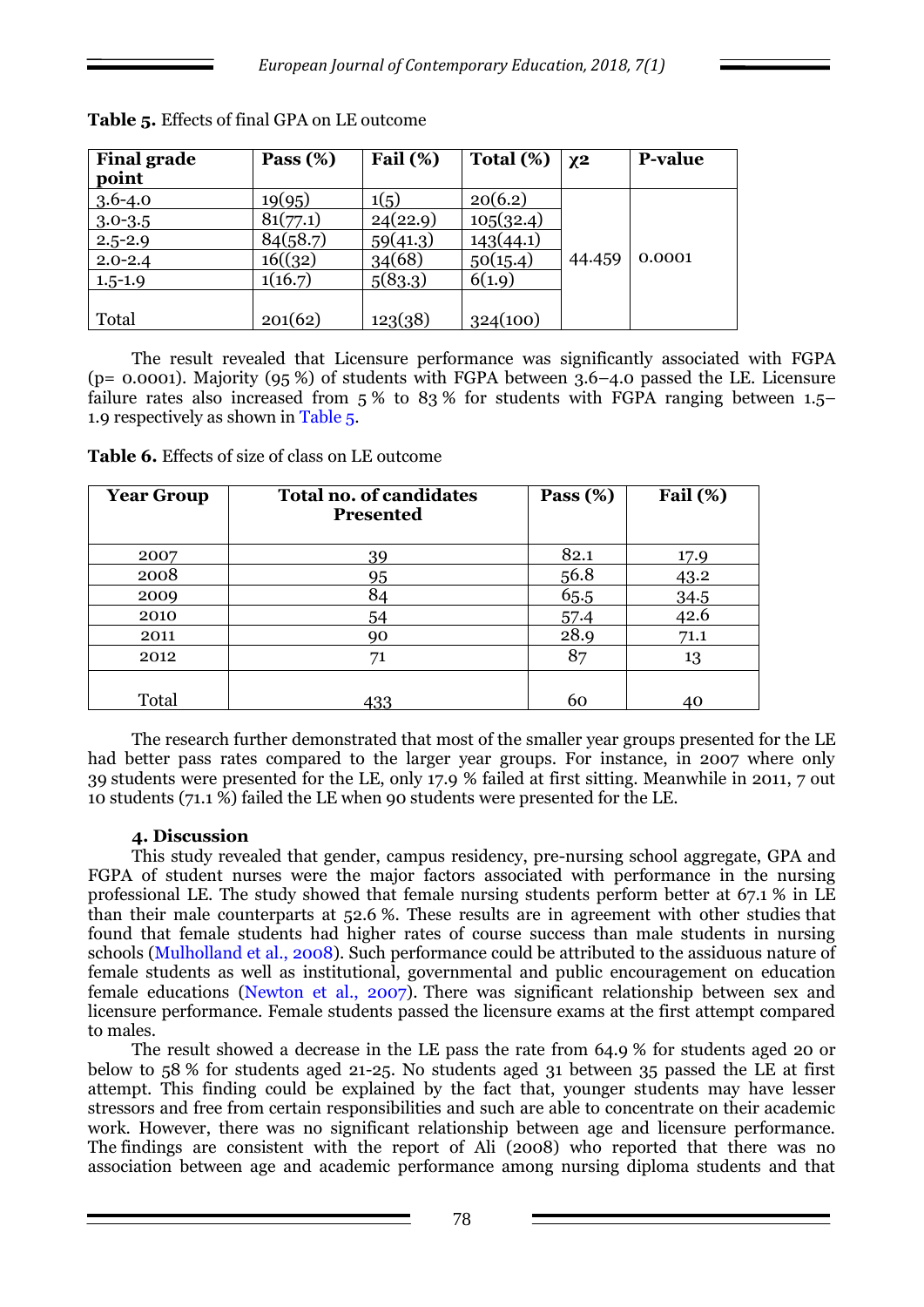candidates regardless of their age may apply for admission and perform well in the general nursing diploma programme.

Only 31.9 % resident students failed the LE at first sitting whiles almost half (49.1 %) nonresident students failed at first sitting. Chi-square statistics showed that staying on campus was associated with good performance in licensure exams. The findings also showed that most of the students (64.8 %) were not resident on campus. Previous research suggested that living on campus promotes a variety of desirable academic outcomes by enhancing student's involvement and engagement with their institutions and academic work (Ali, 2008; Ali et al., 2013). The result of this study confirmed the strong association between nursing LE outcome and residential status of diploma nurses. Such association could be attributed to social interactions such as forming of discussion groups between peers and extracurricular activities which enhance students' critical thinking and reading abilities. Thus, students become actively involved in academic activities which make them take more responsibility for their studies rather than receiving passive information.

Additionally, the research result revealed that 45.5 % of students with entry aggregate between 20 and 24 failed LE at the first attempt. On the contrary, majority (76.9 %) with entry aggregate of 11-14 passed the examination at the first sitting. Chi-square statistics indicates that the higher grade point a student attains the better performance he or she achieves the LE. The study has found association between grades obtained in the WASSSE/SSSCE and performance in the LE. These findings are congruent with several research findings which have suggested that pre-entry qualification is an important criterion for success in nursing schools (Geiser, Santelices, 2007; Giddens, Gloeckner, 2005; Haas et al., 2004). This could be explained by the assertion that previous performance affects future performance and that if admission grade points are high, then the academic performance is likely to be high and vice versa. We conclude that, students' individual ability and motivation is influenced by previous academic success.

Studies in the past had reported that students who offered science courses in the second cycle institution performed better in the nursing programme compared to students who offered other courses secondary school (Jeffreys, 2007; Newton et al., 2007; Roncoli et al., 2000). Contrary to these previous research findings, the results of this study disclosed that there is no significant association between subject backgrounds on nursing licensure performance outcome. Student nurses could achieve better academic outcomes regardless of their subject area in the senior high school. This finding could be due to individual motivation, self-efficacy and student learning styles.

The results again revealed that the higher GPA a student obtains, the better his or her LE performance. Performance in the LE seems to increase with increase in final grade point. There was positive relationship between final grade point of students and LE outcome at 0.05 confidence level. The study revealed that, only 5 % of students with FGPA between 3.6 and 4.0 failed the LE whilst majority of students (83 %) with FGPA of 1.5 to 1.9 failed the examination at the first attempt. This result supported findings which reported that higher GPAs were positively correlated with academic success in nursing courses or programmes (McManus, Smithers, Partridge, Keeling, Fleming, 2003; Radhakrishnan, Nagarajah, Young, 2012) and that even slight changes in CGPA were significant to predict the successes between student who would pass or fail LE (Landry, Davis, Alameida, Prive, & Renwanz-Boyle, 2010; Pitt, Powis, Levett-Jones, Hunter, 2012; Tipton et al., 2008).

The result further demonstrated that; poor licensure performance is associated with larger class sizes. The association of large class size with failure in the LE could be due to inadequate text books, library space, overcrowding in classrooms and poor student - tutor ratio (Babcock, Bedard, Schulte, 2012; Graue, Hatch, Rao, Oen, 2007; Konstantopoulos, Sun, 2014; Sohn, 2016). These factors could be impacting negatively on the teaching-learning process.

### **5. Conclusions and Recommendations**

The study revealed that, female nurse trainees' performed better in LE than their male counterparts. The results also confirmed strong association between LE outcome and campus residential status students. Students with higher pre-entry and final grade points tend to perform better than their counterparts with lower points in the LE. The final grade point of trainee nurses is also a strong predictor of success in the professional LE.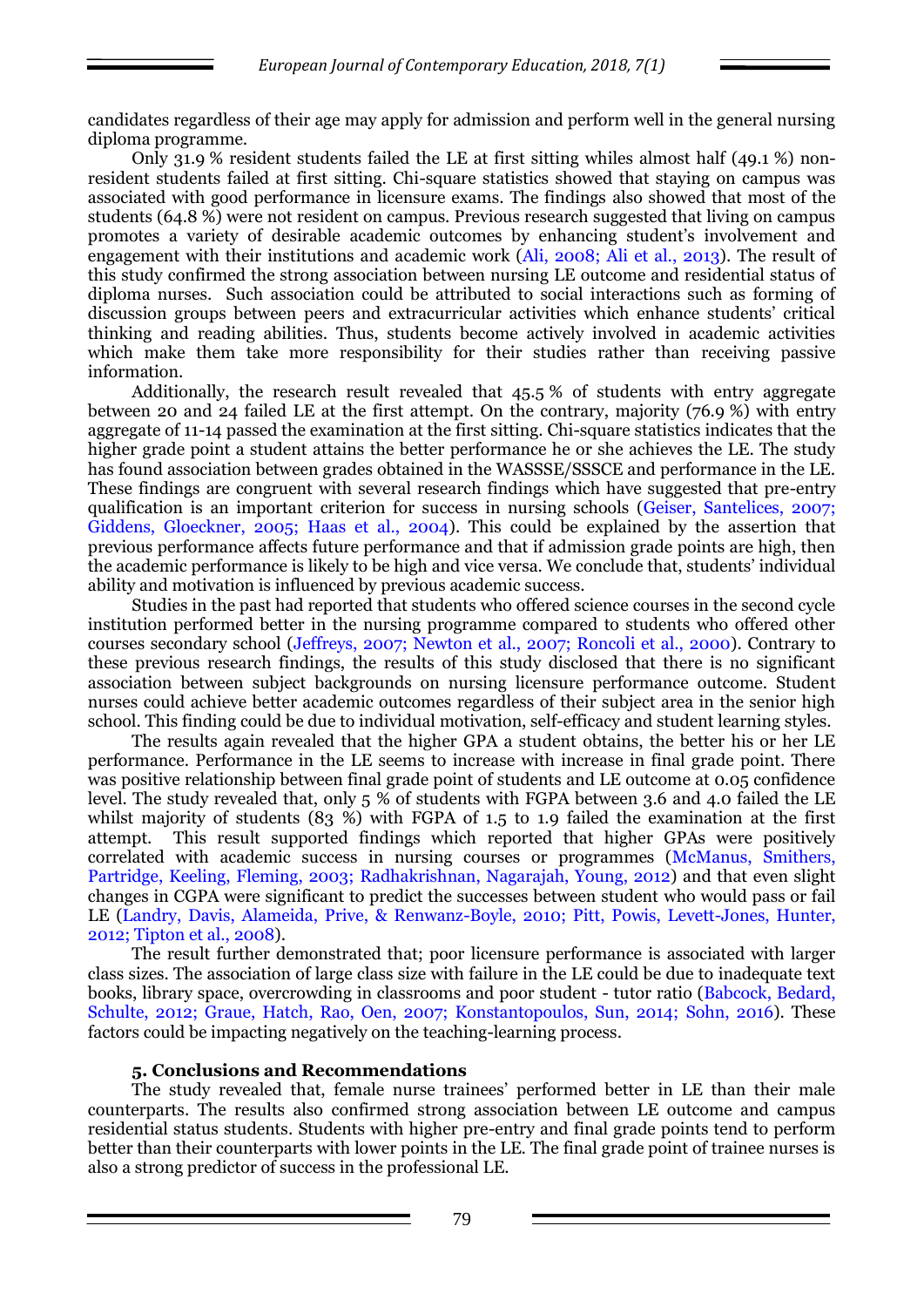Based on the findings of this study, we conclude that certain student socio-demographic and academic characteristics whilst in training affect the nurse trainees' final LE outcome. In other to improve upon the licensing pass rate there is the need to review the entry behaviour of students to select applicants who are most likely to perform academically. The teaching and learning methodologies and school environment should be modified to improve student FGPA before they are registered for the professional LE.

We recommend that, policy makers and other stakeholders in nursing education should enforce specific policies and protocols to select applicants with high pre-entry aggregate during student recruitment for training.

### **6. Conflicts of Interest**

The authors declare the work has no conflicts of interest.

## **References**

Academic Unit, 2013 – Academic Unit (2013). Requirements for professional licensing examination. Accra: Nurses Training College.

Ali, 2008 – *Ali, P.A.* (2008). Admission criteria and subsequent academic performance of general nursing diploma students. *Journal of Pakistan Medical Association, 58*, 128-132.

Ali, 2008a – *Ali, P.A.* (2008). Admission criteria and subsequent academic performance of general nursing diploma students. *Journal of the Pakistan Medical Association*, *58*(3), 128-132.

Ali et al., 2013 – *Ali, S., Zubair, H., Munir, F., Khan, H., Ahmed, A.* (2013). Factors contributing to the students' academic performance: A case study of Islamia University subcampus." *American Journal of Educational Research.* 1(8), 283-289.

Appleby, 2005 – *Appleby, D.* (2005). The differences between high school and college and the importance of student-faculty interaction for college success. Indiana University-Purdue University Indianapolis.

Babcock et al., 2012 – Babcock, P., Bedard, K., Schulte, J. (2012). No cohort left behind? *Journal of Urban Economics*, 71(3), 347-354.

Beaumont-Walters, Soyibo, 1998 – Beaumont-Walters, Y., Soyibo, K. (1998). An analysis of high school students' performance on five integrated science process skills. *Research in Science & Technical Education, 19*(2), 133-145.

Beeson, Kissling, 2001 – Beeson, S., Kissling, G. (2001). Predicting success for baccalaureate graduates on the NCLEX-RN. *Journal of Professional Nursing,* 17(3), 121-127.

Bonney, 2011 – *Bonney, E.* (2011). Students perform poorly in nurse Licensing Examination. *Daily Graphic*. Accra. November 1, 2011.

Bratti, Staffolani, 2002 – Bratti, M., Staffolani, S. (2002). Student time allocation and educational production functions. University of Ancona Department of Economics Working Paper. No. 170. Retrieved from: https://ssrn.com/abstract=321020

Chambers, Schreiber, 2004 – *Chambers, E.A., Schreiber, J.B.* (2004). Girls' academic achievement: Varying associations of extracurricular activities*. Gender and Education*, *16*(3), 327- 346.

Geiser, Santelices, 2007 – *Geiser, S., Santelices, M.V*. (2007). Validity of high-school grades in predicting student success beyond the freshman year: High-School Record vs. Standardized Tests as indicators of four-year college outcomes. Research & Occasional Paper Series: CSHE. 6.07. *Center for studies in higher education*. Retrieved from: http://cshe.berkeley.edu/publications /docs /ROPS.GEISERSAT

Giddens, Gloeckner, 2005 – *Giddens, J., Gloeckner, G.* (2005). The relationship of critical thinking to performance of the NCLEX-RN. *Journal of Nursing Education,* 44(2), 85-90.

Graue et al., 2007 – *Graue, E., Hatch, K., Rao, K., Oen, D.* (2007). The wisdom of class-size reduction. *American Educational Research Journal*, 44(3), 670-700.

Haas et al., 2004 – *Haas, R.E., Nugent, K.E., Rule, R.A.* (2004). The use of discriminant function analysis to predict student success on the NCLEX-RN. *Journal of Nursing Education*, 43(10), 440-446.

Harvey, Kamvounias, 2008 – *Harvey, A., Kamvounias, P.* (2008). Bridging the implementation gap: A teacher-as learner approach to teaching and learning policy. *Higher Education Research and Development,* 27(1), 31-41.